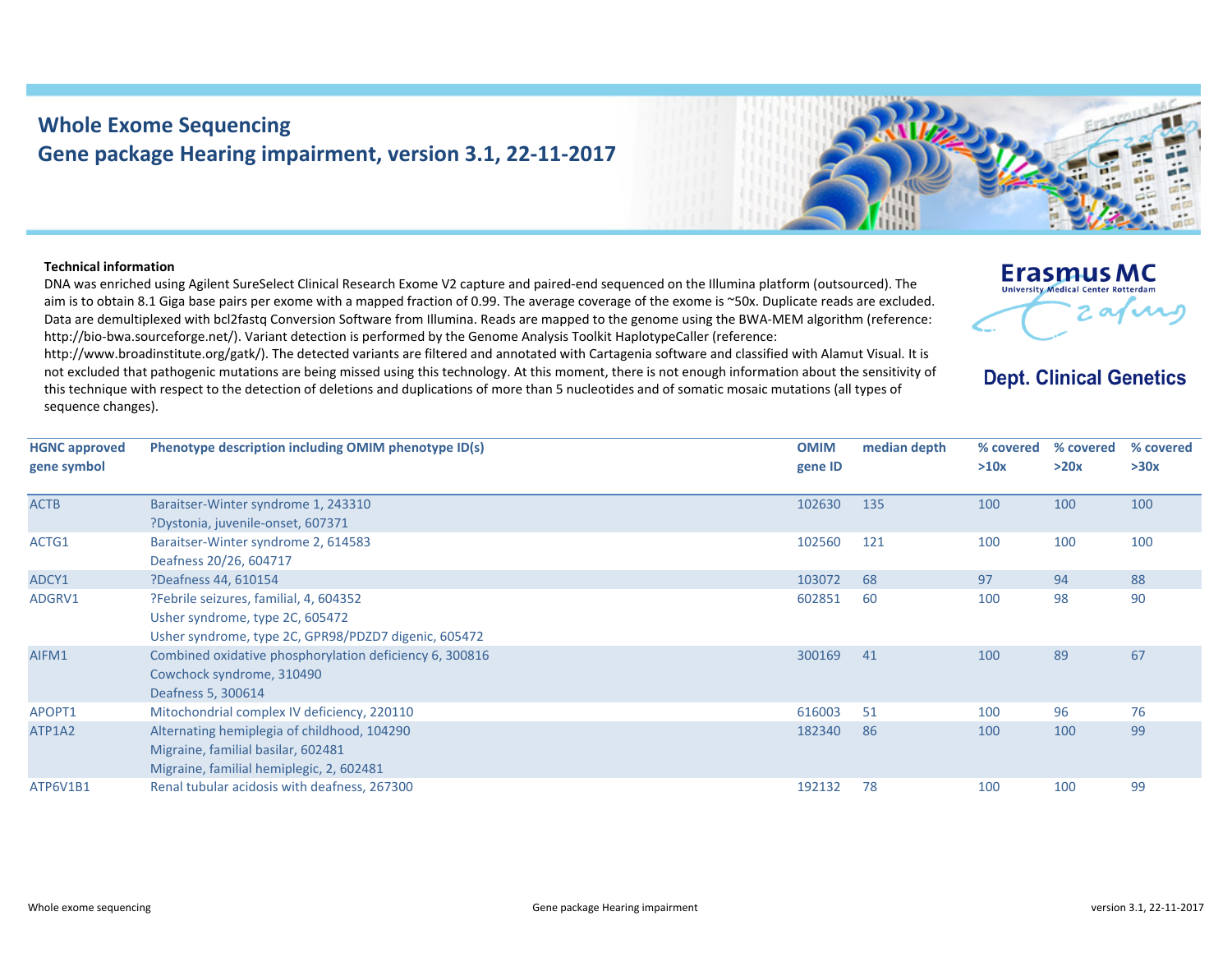| <b>HGNC approved</b> | Phenotype description including OMIM phenotype ID(s)                                                                      | <b>OMIM</b> | median depth | % covered | % covered | % covered |
|----------------------|---------------------------------------------------------------------------------------------------------------------------|-------------|--------------|-----------|-----------|-----------|
| gene symbol          |                                                                                                                           | gene ID     |              | >10x      | >20x      | >30x      |
|                      |                                                                                                                           |             |              |           |           |           |
| BCS1L                | Bjornstad syndrome, 262000                                                                                                | 603647      | 134          | 100       | 100       | 100       |
|                      | GRACILE syndrome, 603358<br>Leigh syndrome, 256000                                                                        |             |              |           |           |           |
|                      |                                                                                                                           |             |              |           |           |           |
|                      | Mitochondrial complex III deficiency, nuclear type 1, 124000                                                              | 607012      | 46           | 99        | 91        | 68        |
| BDP1                 | No OMIM phenotype                                                                                                         | 606412      | 79           |           |           |           |
| <b>BSND</b>          | Bartter syndrome, type 4a, 602522                                                                                         |             |              | 100       | 100       | 100       |
|                      | Sensorineural deafness with mild renal dysfunction, 602522                                                                |             |              |           |           |           |
| CABP2                | Deafness 93, 614899                                                                                                       | 607314      | 51           | 100       | 94        | 84        |
| CACNA1D              | Primary aldosteronism, seizures, and neurologic abnormalities, 615474<br>Sinoatrial node dysfunction and deafness, 614896 | 114206      | 63           | 100       | 99        | 92        |
| CC2D2A               | COACH syndrome, 216360                                                                                                    | 612013      | 48           | 100       | 97        | 81        |
|                      | Joubert syndrome 9, 612285                                                                                                |             |              |           |           |           |
|                      | Meckel syndrome 6, 612284                                                                                                 |             |              |           |           |           |
| CCDC50               | ?Deafness 44, 607453                                                                                                      | 611051      | 52           | 100       | 100       | 94        |
| CD164                | ?Deafness 66, 616969                                                                                                      | 603356      | 57           | 100       | 100       | 86        |
| CDC14A               | Deafness 105, 616958                                                                                                      | 603504      | 49           | 100       | 98        | 79        |
| CDH <sub>23</sub>    | Deafness 12, 601386                                                                                                       | 605516      | 78           | 100       | 100       | 99        |
|                      | Usher syndrome, type 1D, 601067                                                                                           |             |              |           |           |           |
|                      | Usher syndrome, type 1D/F digenic, 601067                                                                                 |             |              |           |           |           |
| CEACAM16             | Deafness 4B, 614614                                                                                                       | 614591      | 61           | 100       | 100       | 98        |
| CEP78                | Cone-rod dystrophy and hearing loss, 617236                                                                               | 617110      | 47           | 100       | 97        | 78        |
| CIB <sub>2</sub>     | Deafness 48, 609439                                                                                                       | 605564      | 98           | 100       | 100       | 100       |
|                      | Usher syndrome, type IJ, 614869                                                                                           |             |              |           |           |           |
| CLDN14               | Deafness 29, 614035                                                                                                       | 605608      | 95           | 100       | 100       | 100       |
| CLIC5                | ?Deafness 103, 616042                                                                                                     | 607293      | 55           | 100       | 100       | 97        |
| <b>CLPP</b>          | Perrault syndrome 3, 614129                                                                                               | 601119      | 70           | 100       | 100       | 100       |
| CLRN1                | Retinitis pigmentosa 61, 614180                                                                                           | 606397      | 54           | 100       | 100       | 87        |
|                      | Usher syndrome, type 3A, 276902                                                                                           |             |              |           |           |           |
| COCH                 | Deafness 9, 601369                                                                                                        | 603196      | 50           | 98        | 94        | 88        |
| <b>COL11A1</b>       | Fibrochondrogenesis 1, 228520                                                                                             | 120280      | 47           | 100       | 96        | 79        |
|                      | {Lumbar disc herniation, susceptibility to}, 603932                                                                       |             |              |           |           |           |
|                      | Marshall syndrome, 154780                                                                                                 |             |              |           |           |           |
|                      | Stickler syndrome, type II, 604841                                                                                        |             |              |           |           |           |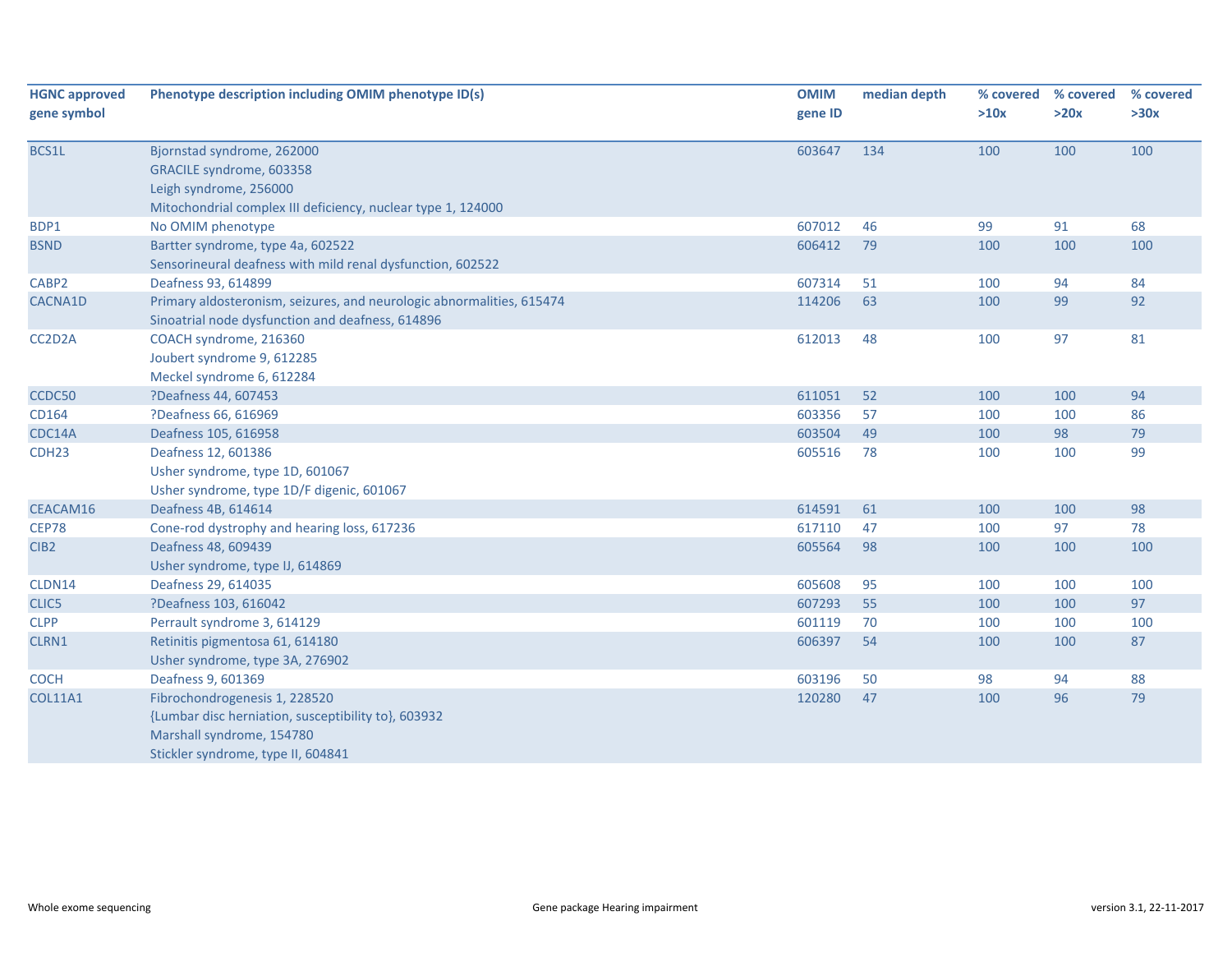| <b>HGNC approved</b><br>gene symbol | Phenotype description including OMIM phenotype ID(s)                                                                                                                                                                                                                                                                                                                                                                                                                                                                                                                                                                                                                                                      | <b>OMIM</b><br>gene ID | median depth | % covered<br>>10x | % covered<br>>20x | % covered<br>>30x |
|-------------------------------------|-----------------------------------------------------------------------------------------------------------------------------------------------------------------------------------------------------------------------------------------------------------------------------------------------------------------------------------------------------------------------------------------------------------------------------------------------------------------------------------------------------------------------------------------------------------------------------------------------------------------------------------------------------------------------------------------------------------|------------------------|--------------|-------------------|-------------------|-------------------|
| <b>COL11A2</b>                      | Deafness 13, 601868<br>Deafness 53, 609706<br>Fibrochondrogenesis 2, 614524<br>Otospondylomegaepiphyseal dysplasia, 215150<br>Stickler syndrome, type III, 184840<br>Weissenbacher-Zweymuller syndrome, 277610                                                                                                                                                                                                                                                                                                                                                                                                                                                                                            | 120290                 | 70           | 100               | 100               | 97                |
| COL2A1                              | Achondrogenesis, type II or hypochondrogenesis, 200610<br>Avascular necrosis of the femoral head, 608805<br>Czech dysplasia, 609162<br>Epiphyseal dysplasia, multiple, with myopia and deafness, 132450<br>Kniest dysplasia, 156550<br>Legg-Calve-Perthes disease, 150600<br>Osteoarthritis with mild chondrodysplasia, 604864<br>Platyspondylic skeletal dysplasia, Torrance type, 151210<br>SED congenita, 183900<br>SMED Strudwick type, 184250<br>Spondyloepiphyseal dysplasia, Stanescu type, 616583<br>Spondyloperipheral dysplasia, 271700<br>Stickler sydrome, type I, nonsyndromic ocular, 609508<br>Stickler syndrome, type I, 108300<br>Vitreoretinopathy with phalangeal epiphyseal dysplasia | 120140                 | 65           | 100               | 100               | 96                |
| COL4A3                              | Alport syndrome, 104200<br>Alport syndrome, 203780<br>Hematuria, benign familial, 141200                                                                                                                                                                                                                                                                                                                                                                                                                                                                                                                                                                                                                  | 120070                 | 45           | 98                | 93                | 76                |
| COL4A4                              | Alport syndrome, 203780<br>Hematuria, familial benign                                                                                                                                                                                                                                                                                                                                                                                                                                                                                                                                                                                                                                                     | 120131                 | 48           | 100               | 97                | 80                |
| COL4A5                              | Alport syndrome, 301050                                                                                                                                                                                                                                                                                                                                                                                                                                                                                                                                                                                                                                                                                   | 303630                 | 38           | 99                | 86                | 61                |
| COL4A6                              | ?Deafness 6, 300914                                                                                                                                                                                                                                                                                                                                                                                                                                                                                                                                                                                                                                                                                       | 303631                 | 51           | 100               | 97                | 83                |
| COL9A1                              | ?Epiphyseal dysplasia, multiple, 6, 614135<br>Stickler syndrome, type IV, 614134                                                                                                                                                                                                                                                                                                                                                                                                                                                                                                                                                                                                                          | 120210                 | 46           | 100               | 94                | 81                |
| COL9A2                              | Epiphyseal dysplasia, multiple, 2, 600204<br>?Stickler syndrome, type V, 614284                                                                                                                                                                                                                                                                                                                                                                                                                                                                                                                                                                                                                           | 120260                 | 65           | 100               | 100               | 95                |
| <b>CRYM</b>                         | Deafness 40, 616357                                                                                                                                                                                                                                                                                                                                                                                                                                                                                                                                                                                                                                                                                       | 123740                 | 48           | 100               | 99                | 84                |
| DCDC <sub>2</sub>                   | ?Deafness 66, 610212<br>Nephronophthisis 19, 616217<br>Sclerosing cholangitis, neonatal, 617394                                                                                                                                                                                                                                                                                                                                                                                                                                                                                                                                                                                                           | 605755                 | 60           | 100               | 99                | 90                |
| DFNA5                               | Deafness 5, 600994                                                                                                                                                                                                                                                                                                                                                                                                                                                                                                                                                                                                                                                                                        | 608798                 | 63           | 100               | 100               | 96                |
| DFNB59                              | Deafness 59, 610220                                                                                                                                                                                                                                                                                                                                                                                                                                                                                                                                                                                                                                                                                       | 610219                 | 72           | 100               | 100               | 91                |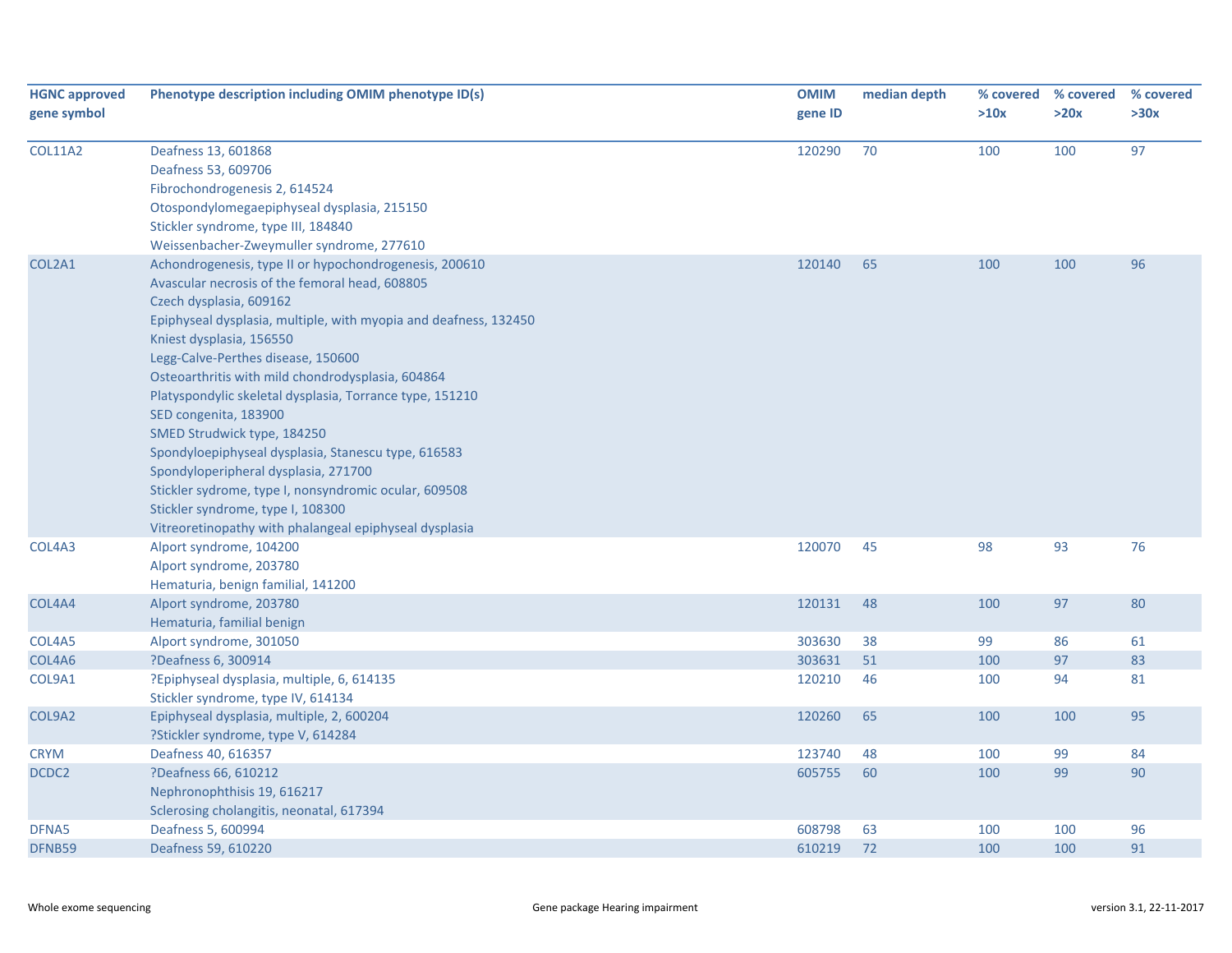| <b>HGNC approved</b> | Phenotype description including OMIM phenotype ID(s)                            |         | median depth |      | % covered % covered | % covered |
|----------------------|---------------------------------------------------------------------------------|---------|--------------|------|---------------------|-----------|
| gene symbol          |                                                                                 | gene ID |              | >10x | >20x                | >30x      |
|                      |                                                                                 |         |              |      |                     |           |
| <b>DIABLO</b>        | Deafness 64, 614152                                                             | 605219  | 68           | 100  | 100                 | 96        |
| DIAPH1               | Deafness 1, 124900                                                              | 602121  | 60           | 100  | 95                  | 83        |
|                      | Seizures, cortical blindness, microcephaly syndrome, 616632                     |         |              |      |                     |           |
| DIAPH <sub>3</sub>   | Auditory neuropathy, 1, 609129                                                  | 614567  | 50           | 100  | 99                  | 85        |
| <b>DSPP</b>          | Deafness 39, with dentinogenesis, 605594                                        | 125485  | 33           | 87   | 61                  | 51        |
|                      | Dentin dysplasia, type II, 125420                                               |         |              |      |                     |           |
|                      | Dentinogenesis imperfecta, Shields type II, 125490                              |         |              |      |                     |           |
|                      | Dentinogenesis imperfecta, Shields type III, 125500                             |         |              |      |                     |           |
| EDN3                 | Central hypoventilation syndrome, congenital, 209880                            | 131242  | 69           | 100  | 100                 | 100       |
|                      | {Hirschsprung disease, susceptibility to, 4}, 613712                            |         |              |      |                     |           |
|                      | Waardenburg syndrome, type 4B, 613265                                           |         |              |      |                     |           |
| <b>EDNRB</b>         | ABCD syndrome, 600501                                                           | 131244  | 69           | 100  | 100                 | 99        |
|                      | {Hirschsprung disease, susceptibility to, 2}, 600155                            |         |              |      |                     |           |
|                      | Waardenburg syndrome, type 4A, 277580                                           |         |              |      |                     |           |
| ELMOD3               | ?Deafness 88, 615429                                                            | 615427  | 66           | 100  | 100                 | 90        |
| EPS8                 | ?Deafness 102, 615974                                                           | 600206  | 50           | 100  | 97                  | 84        |
| <b>ESPN</b>          | Deafness 36, 609006                                                             | 606351  | 58           | 96   | 82                  | 72        |
|                      | Deafness, neurosensory, without vestibular involvement                          |         |              |      |                     |           |
| <b>ESRRB</b>         | Deafness 35, 608565                                                             | 602167  | 85           | 100  | 100                 | 99        |
| EXOSC2               | No OMIM phenotype                                                               | 602238  | 49           | 100  | 99                  | 86        |
| EYA1                 | Anterior segment anomalies with or without cataract, 602588                     | 601653  | 62           | 100  | 99                  | 90        |
|                      | Branchiootic syndrome 1, 602588                                                 |         |              |      |                     |           |
|                      | Branchiootorenal syndrome 1, with or without cataracts, 113650                  |         |              |      |                     |           |
|                      | ?Otofaciocervical syndrome, 166780                                              |         |              |      |                     |           |
| EYA4                 | Cardiomyopathy, dilated, 1J, 605362                                             | 603550  | 44           | 100  | 98                  | 80        |
|                      | Deafness 10, 601316                                                             |         |              |      |                     |           |
| FGF3                 | Deafness, congenital with inner ear agenesis, microtia, and microdontia, 610706 | 164950  | 52           | 100  | 98                  | 87        |
| FOXI1                | Enlarged vestibular aqueduct, 600791                                            | 601093  | 70           | 100  | 100                 | 98        |
| GATA3                | Hypoparathyroidism, sensorineural deafness, and renal dysplasia, 146255         | 131320  | 81           | 100  | 100                 | 100       |
| GIPC3                | Deafness 15, 601869                                                             | 608792  | 75           | 100  | 100                 | 100       |
| GJB2                 | Bart-Pumphrey syndrome, 149200                                                  | 121011  | 85           | 98   | 90                  | 84        |
|                      | Deafness 3A, 601544                                                             |         |              |      |                     |           |
|                      | Deafness 1A, 220290                                                             |         |              |      |                     |           |
|                      | Hystrix-like ichthyosis with deafness, 602540                                   |         |              |      |                     |           |
|                      | Keratitis-ichthyosis-deafness syndrome, 148210                                  |         |              |      |                     |           |
|                      | Keratoderma, palmoplantar, with deafness, 148350                                |         |              |      |                     |           |
|                      | Vohwinkel syndrome, 124500                                                      |         |              |      |                     |           |
|                      |                                                                                 |         |              |      |                     |           |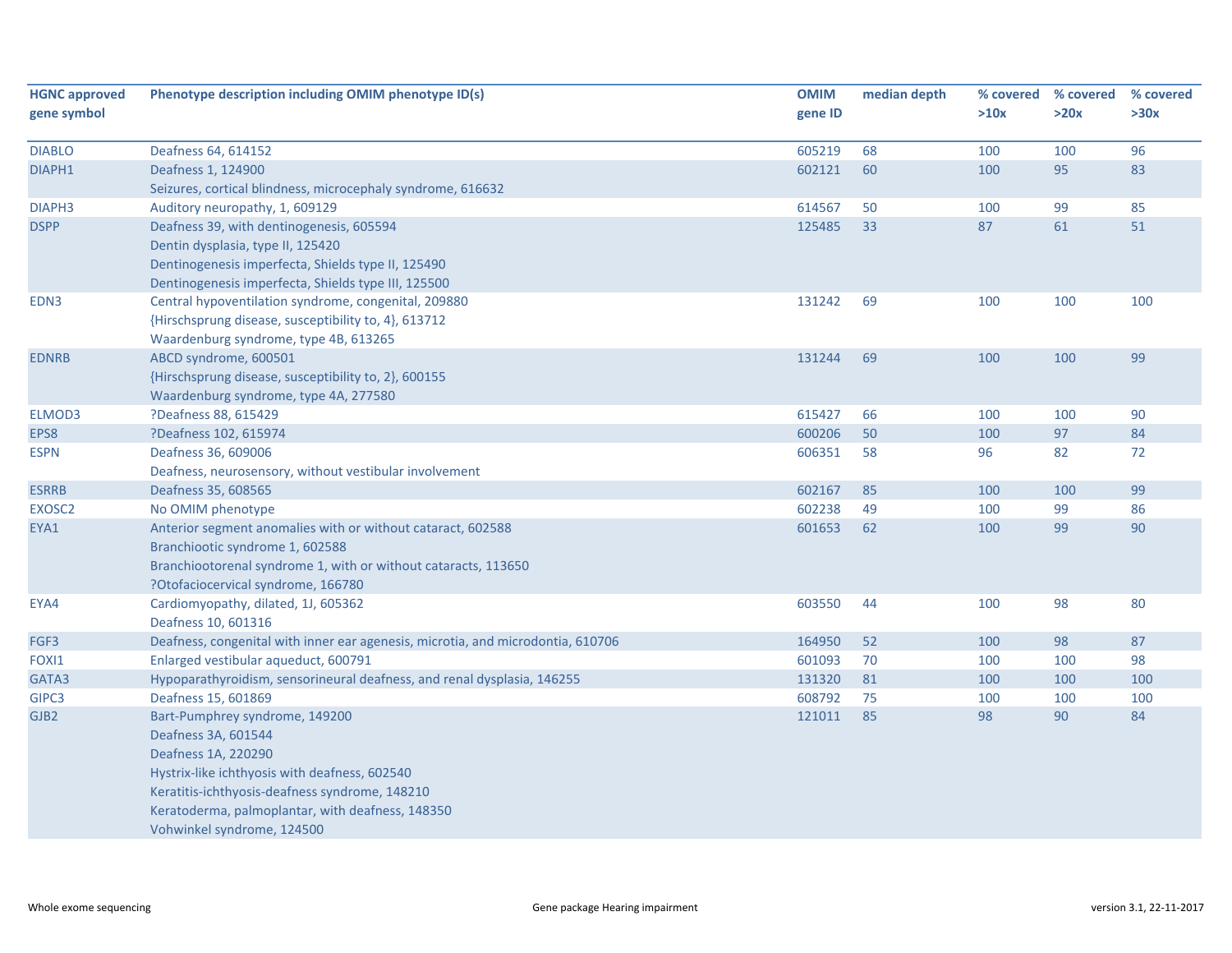| <b>HGNC approved</b> | Phenotype description including OMIM phenotype ID(s)                                   | <b>OMIM</b> | median depth |      | % covered % covered | % covered |
|----------------------|----------------------------------------------------------------------------------------|-------------|--------------|------|---------------------|-----------|
| gene symbol          |                                                                                        | gene ID     |              | >10x | >20x                | >30x      |
| GJB3                 | Deafness 2B, 612644                                                                    | 603324      | 114          | 100  | 100                 | 100       |
|                      | Deafness, with peripheral neuropathy                                                   |             |              |      |                     |           |
|                      | <b>Deafness</b>                                                                        |             |              |      |                     |           |
|                      | Deafness, digenic, GJB2/GJB3, 220290                                                   |             |              |      |                     |           |
|                      | Erythrokeratodermia variabilis et progressiva, 133200                                  |             |              |      |                     |           |
| GJB6                 | Deafness 3B, 612643                                                                    | 604418      | 117          | 100  | 100                 | 100       |
|                      | Deafness 1B, 612645                                                                    |             |              |      |                     |           |
|                      | Deafness, digenic GJB2/GJB6, 220290                                                    |             |              |      |                     |           |
|                      | Ectodermal dysplasia 2, Clouston type, 129500                                          |             |              |      |                     |           |
| GPSM2                | Chudley-McCullough syndrome, 604213                                                    | 609245      | 57           | 100  | 100                 | 97        |
| GRHL2                | Deafness 28, 608641                                                                    | 608576      | 70           | 100  | 99                  | 90        |
|                      | Ectodermal dysplasia/short stature syndrome, 616029                                    |             |              |      |                     |           |
| GRXCR1               | Deafness 25, 613285                                                                    | 613283      | 56           | 100  | 99                  | 87        |
| <b>GRXCR2</b>        | ?Deafness 101, 615837                                                                  | 615762      | 66           | 100  | 100                 | 94        |
| <b>HARS</b>          | Charcot-Marie-Tooth disease, axonal, type 2W, 616625                                   | 142810      | 78           | 100  | 100                 | 100       |
|                      | Usher syndrome type 3B, 614504                                                         |             |              |      |                     |           |
| HARS <sub>2</sub>    | ?Perrault syndrome 2, 614926                                                           | 600783      | 71           | 100  | 100                 | 96        |
| <b>HGF</b>           | Deafness 39, 608265                                                                    | 142409      | 60           | 100  | 100                 | 96        |
| HOMER <sub>2</sub>   | ?Deafness 68, 616707                                                                   | 604799      | 51           | 100  | 99                  | 86        |
| <b>HSD17B4</b>       | D-bifunctional protein deficiency, 261515                                              | 601860      | 77           | 98   | 98                  | 97        |
|                      | Perrault syndrome 1, 233400                                                            |             |              |      |                     |           |
| ILDR1                | Deafness 42, 609646                                                                    | 609739      | 49           | 100  | 97                  | 80        |
| KARS                 | ?Charcot-Marie-Tooth disease, recessive intermediate, B, 613641<br>Deafness 89, 613916 | 601421      | 66           | 100  | 98                  | 92        |
| KCNE1                | Jervell and Lange-Nielsen syndrome 2, 612347                                           | 176261      | 83           | 100  | 99                  | 87        |
|                      | Long QT syndrome 5, 613695                                                             |             |              |      |                     |           |
| KCNJ10               | Enlarged vestibular aqueduct, digenic, 600791                                          | 602208      | 147          | 100  | 100                 | 100       |
|                      | SESAME syndrome, 612780                                                                |             |              |      |                     |           |
| <b>KCNQ1</b>         | Atrial fibrillation, familial, 3, 607554                                               | 607542      | 133          | 100  | 100                 | 100       |
|                      | Jervell and Lange-Nielsen syndrome, 220400                                             |             |              |      |                     |           |
|                      | Long QT syndrome 1, 192500                                                             |             |              |      |                     |           |
|                      | {Long QT syndrome 1, acquired, susceptibility to}, 192500                              |             |              |      |                     |           |
|                      | Short QT syndrome 2, 609621                                                            |             |              |      |                     |           |
| KCNQ4                | Deafness 2A, 600101                                                                    | 603537      | 77           | 97   | 92                  | 90        |
| <b>KITLG</b>         | Deafness 69, unilateral or asymmetric, 616697                                          | 184745      | 68           | 97   | 92                  | 89        |
|                      | Hyperpigmentation with or without hypopigmentation, 145250                             |             |              |      |                     |           |
|                      | [Skin/hair/eye pigmentation 7, blond/brown hair], 611664                               |             |              |      |                     |           |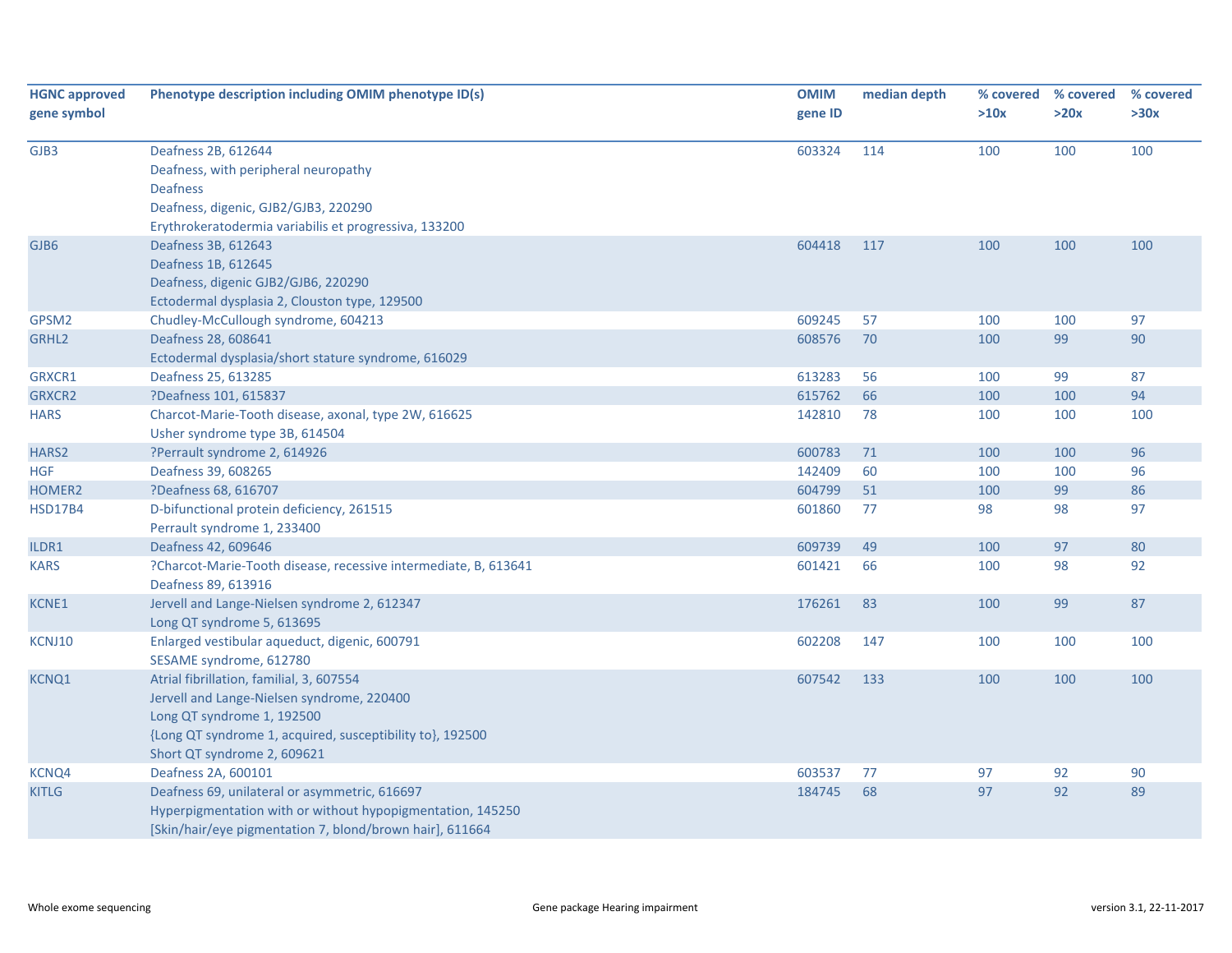| gene symbol<br>gene ID<br>>10x                                                                          |      | % covered |
|---------------------------------------------------------------------------------------------------------|------|-----------|
|                                                                                                         | >20x | >30x      |
|                                                                                                         |      |           |
| ?Hydrops, lactic acidosis, and sideroblastic anemia, 617021<br>60<br>100<br>LARS <sub>2</sub><br>604544 | 99   | 80        |
| Perrault syndrome 4, 615300                                                                             |      |           |
| LHFPL5<br>Deafness 67, 610265<br>609427<br>53<br>100                                                    | 100  | 95        |
| 600298<br>LMX1A<br>96<br>100<br>No OMIM phenotype                                                       | 100  | 100       |
| 613072<br>LOXHD1<br>Deafness 77, 613079<br>54<br>100                                                    | 100  | 92        |
| 612414<br>71<br><b>LRTOMT</b><br>Deafness 63, 611451<br>100                                             | 99   | 94        |
| MARVELD2<br>Deafness 49, 610153<br>610572<br>60<br>100                                                  | 100  | 98        |
| ?Deafness 70, 616968<br>116945<br>70<br>MCM <sub>2</sub><br>100                                         | 100  | 97        |
| ?Deafness 97, 616705<br>164860<br>75<br>100<br><b>MET</b>                                               | 100  | 97        |
| Hepatocellular carcinoma, childhood type, somatic, 114550                                               |      |           |
| {Osteofibrous dysplasia, susceptibility to}, 607278                                                     |      |           |
| Renal cell carcinoma, papillary, 1, familial and somatic, 605074                                        |      |           |
| 611606<br>47<br><b>MIR96</b><br>Deafness 50, 613074<br>100                                              | 98   | 88        |
| 156845<br><b>MITF</b><br>COMMAD syndrome, 617306<br>58<br>100                                           | 100  | 90        |
| {Melanoma, cutaneous malignant, susceptibility to, 8}, 614456                                           |      |           |
| Tietz albinism-deafness syndrome, 103500                                                                |      |           |
| Waardenburg syndrome, type 2A, 193510                                                                   |      |           |
| Waardenburg syndrome/ocular albinism, digenic, 103470                                                   |      |           |
| 604873<br>MPZL <sub>2</sub><br>43<br>No OMIM phenotype<br>100                                           | 100  | 86        |
| 613719<br>47<br>MSRB3<br>Deafness 74, 613718<br>100                                                     | 99   | 81        |
| <b>MYH14</b><br>Deafness 4A, 600652<br>608568<br>72<br>100                                              | 99   | 95        |
| ?Peripheral neuropathy, myopathy, hoarseness, and hearing loss, 614369                                  |      |           |
| MYH9<br>Deafness 17, 603622<br>160775<br>66<br>100                                                      | 98   | 94        |
| Epstein syndrome, 153650                                                                                |      |           |
| Fechtner syndrome, 153640                                                                               |      |           |
| Macrothrombocytopenia and progressive sensorineural deafness, 600208                                    |      |           |
| May-Hegglin anomaly, 155100                                                                             |      |           |
| Sebastian syndrome, 605249                                                                              |      |           |
| <b>MYO15A</b><br>Deafness 3, 600316<br>602666<br>74<br>100                                              | 98   | 92        |
| Deafness 30, 607101<br>606808<br>55<br>MYO3A<br>100                                                     | 98   | 85        |
| Deafness 22, 606346<br>600970<br>63<br>MYO <sub>6</sub><br>100                                          | 98   | 84        |
| Deafness 22, with hypertrophic cardiomyopathy, 606346                                                   |      |           |
| Deafness 37, 607821                                                                                     |      |           |
| 276903<br>68<br>100<br>MYO7A<br>Deafness 11, 601317                                                     | 98   | 95        |
| Deafness 2, 600060                                                                                      |      |           |
| Usher syndrome, type 1B, 276900                                                                         |      |           |
| 612803<br>NARS <sub>2</sub><br>Combined oxidative phosphorylation deficiency 24, 616239<br>38<br>100    | 93   | 67        |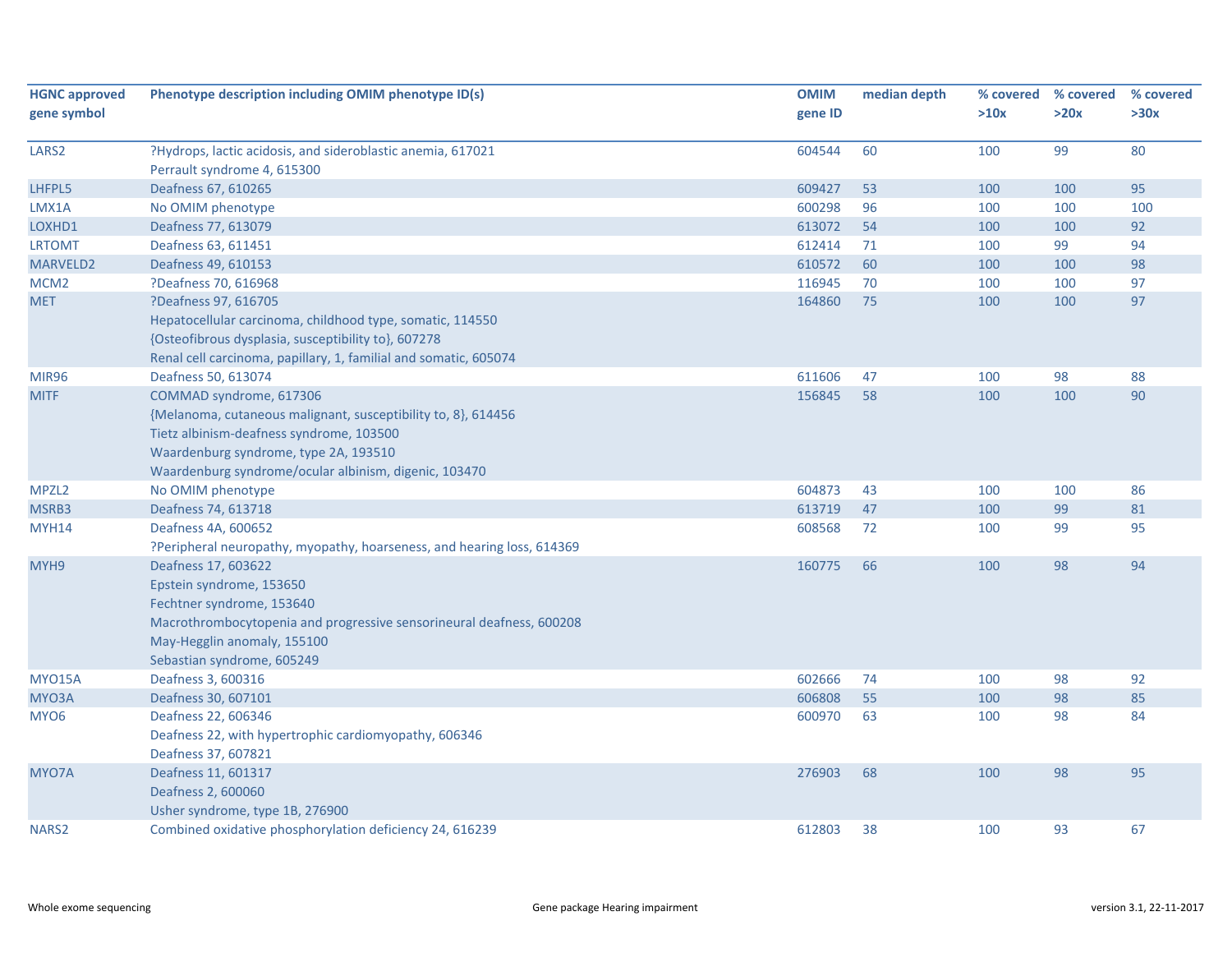| <b>HGNC approved</b><br>gene symbol | Phenotype description including OMIM phenotype ID(s)                                                                                                                                                                                 | <b>OMIM</b><br>gene ID | median depth | % covered<br>>10x | % covered<br>>20x | % covered<br>>30x |
|-------------------------------------|--------------------------------------------------------------------------------------------------------------------------------------------------------------------------------------------------------------------------------------|------------------------|--------------|-------------------|-------------------|-------------------|
| NLRP3                               | CINCA syndrome, 607115<br>Familial cold-induced inflammatory syndrome 1, 120100<br>Muckle-Wells syndrome, 191900                                                                                                                     | 606416                 | 85           | 100               | 100               | 100               |
| OPA1                                | Behr syndrome, 210000<br>{Glaucoma, normal tension, susceptibility to}, 606657<br>?Mitochondrial DNA depletion syndrome 14 (encephalocardiomyopathic type), 616896<br>Optic atrophy 1, 165500<br>Optic atrophy plus syndrome, 125250 | 605290                 | 46           | 100               | 96                | 77                |
| OSBPL2                              | Deafness 67, 616340                                                                                                                                                                                                                  | 606731                 | 67           | 100               | 100               | 95                |
| <b>OTOA</b>                         | Deafness 22, 607039                                                                                                                                                                                                                  | 607038                 | 63           | 100               | 99                | 92                |
| <b>OTOF</b>                         | Auditory neuropathy, 1, 601071<br>Deafness 9, 601071                                                                                                                                                                                 | 603681                 | 71           | 100               | 100               | 99                |
| <b>OTOG</b>                         | Deafness 18B, 614945                                                                                                                                                                                                                 | 604487                 | 73           | 100               | 100               | 98                |
| <b>OTOGL</b>                        | Deafness 84B, 614944                                                                                                                                                                                                                 | 614925                 | 54           | 100               | 96                | 81                |
| P2RX2                               | Deafness 41, 608224                                                                                                                                                                                                                  | 600844                 | 77           | 100               | 100               | 99                |
| PAX3                                | Craniofacial-deafness-hand syndrome, 122880<br>Rhabdomyosarcoma 2, alveolar, 268220<br>Waardenburg syndrome, type 1, 193500<br>Waardenburg syndrome, type 3, 148820                                                                  | 606597                 | 77           | 100               | 100               | 100               |
| PCDH15                              | Deafness 23, 609533<br>Usher syndrome, type 1D/F digenic, 601067<br>Usher syndrome, type 1F, 602083                                                                                                                                  | 605514                 | 55           | 100               | 98                | 87                |
| PDZD7                               | {Retinal disease in Usher syndrome type IIA, modifier of}, 276901<br>Usher syndrome, type IIC, GPR98/PDZD7 digenic, 605472                                                                                                           | 612971                 | 67           | 100               | 100               | 97                |
| <b>PET100</b>                       | Mitochondrial complex IV deficiency, 220110                                                                                                                                                                                          | 614770                 | 75           | 100               | 100               | 81                |
| PEX1                                | Heimler syndrome 1, 234580<br>Peroxisome biogenesis disorder 1A (Zellweger), 214100<br>Peroxisome biogenesis disorder 1B (NALD/IRD), 601539                                                                                          | 602136                 | 49           | 100               | 98                | 84                |
| PEX <sub>6</sub>                    | Heimler syndrome 2, 616617<br>Peroxisome biogenesis disorder 4A (Zellweger), 614862<br>Peroxisome biogenesis disorder 4B, 614863                                                                                                     | 601498                 | 62           | 100               | 99                | 91                |
| PNPT1                               | Combined oxidative phosphorylation deficiency 13, 614932<br>Deafness 70, 614934                                                                                                                                                      | 610316                 | 43           | 100               | 94                | 69                |
| POU3F4                              | Deafness 2, 304400                                                                                                                                                                                                                   | 300039                 | 73           | 100               | 100               | 100               |
| POU4F3                              | Deafness 15, 602459                                                                                                                                                                                                                  | 602460                 | 123          | 100               | 100               | 100               |
| <b>PRKCB</b>                        | No OMIM phenotype                                                                                                                                                                                                                    | 176970                 | 45           | 100               | 100               | 88                |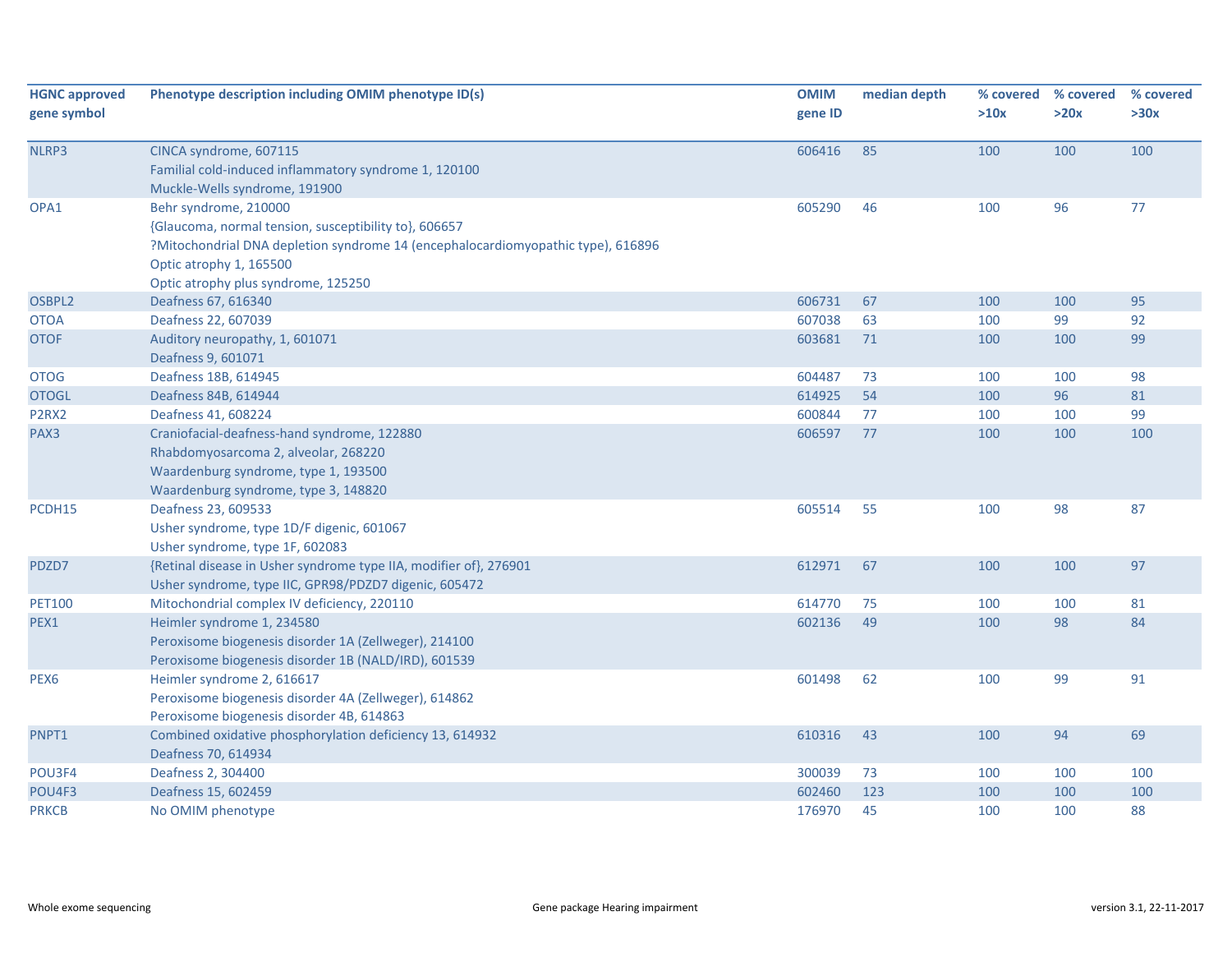| <b>HGNC approved</b> | Phenotype description including OMIM phenotype ID(s)                          | <b>OMIM</b> | median depth | % covered | % covered | % covered |
|----------------------|-------------------------------------------------------------------------------|-------------|--------------|-----------|-----------|-----------|
| gene symbol          |                                                                               | gene ID     |              | >10x      | >20x      | >30x      |
| PRPS1                | Arts syndrome, 301835                                                         | 311850      | 43           | 100       | 96        | 79        |
|                      | Charcot-Marie-Tooth disease recessive, 5, 311070                              |             |              |           |           |           |
|                      | Deafness 1, 304500                                                            |             |              |           |           |           |
|                      | Gout, PRPS-related, 300661                                                    |             |              |           |           |           |
|                      | Phosphoribosylpyrophosphate synthetase superactivity, 300661                  |             |              |           |           |           |
| <b>PTPRQ</b>         | Deafness 84A, 613391                                                          | 603317      | 61           | 100       | 98        | 90        |
| RAI1                 | Smith-Magenis syndrome, 182290                                                | 607642      | 99           | 100       | 100       | 100       |
| <b>RDX</b>           | Deafness 24, 611022                                                           | 179410      | 49           | 100       | 94        | 75        |
| RIPOR <sub>2</sub>   | ?Deafness 104, 616515                                                         | 611410      | 52           | 100       | 98        | 87        |
| S1PR2                | Deafness 68, 610419                                                           | 605111      | 115          | 100       | 100       | 100       |
| SERPINB6             | ?Deafness 91, 613453                                                          | 173321      | 60           | 100       | 98        | 82        |
| SIX <sub>1</sub>     | Branchiootic syndrome 3, 608389<br>Deafness 23, 605192                        | 601205      | 84           | 100       | 100       | 97        |
| SIX <sub>5</sub>     | Branchiootorenal syndrome 2, 610896                                           | 600963      | 66           | 100       | 100       | 93        |
| <b>SLC17A8</b>       | Deafness 25, 605583                                                           | 607557      | 48           | 100       | 100       | 93        |
| SLC22A4              | {Rheumatoid arthritis, susceptibility to}, 180300                             | 604190      | 66           | 100       | 100       | 89        |
| <b>SLC26A4</b>       | Deafness 4, with enlarged vestibular aqueduct, 600791                         | 605646      | 47           | 100       | 97        | 78        |
|                      | Pendred syndrome, 274600                                                      |             |              |           |           |           |
| <b>SLC26A5</b>       | ?Deafness 61, 613865                                                          | 604943      | 43           | 100       | 98        | 84        |
| SLC33A1              | Congenital cataracts, hearing loss, and neurodegeneration, 614482             | 603690      | 55           | 100       | 97        | 78        |
|                      | Spastic paraplegia 42, 612539                                                 |             |              |           |           |           |
| SLITRK6              | Deafness and myopia, 221200                                                   | 609681      | 65           | 100       | 100       | 98        |
| <b>SMPX</b>          | Deafness 4, 300066                                                            | 300226      | 41           | 100       | 96        | 67        |
| SNAI2                | Piebaldism, 172800                                                            | 602150      | 52           | 100       | 100       | 99        |
|                      | Waardenburg syndrome, type 2D, 608890                                         |             |              |           |           |           |
| SOX <sub>10</sub>    | PCWH syndrome, 609136                                                         | 602229      | 68           | 100       | 100       | 100       |
|                      | Waardenburg syndrome, type 2E, with or without neurologic involvement, 611584 |             |              |           |           |           |
|                      | Waardenburg syndrome, type 4C, 613266                                         |             |              |           |           |           |
| <b>STRC</b>          | Deafness 16, 603720                                                           | 606440      | 120          | 100       | 100       | 100       |
| SYNE4                | Deafness 76, 615540                                                           | 615535      | 74           | 100       | 100       | 100       |
| <b>TBC1D24</b>       | DOOR syndrome, 220500                                                         | 613577      | 87           | 100       | 100       | 98        |
|                      | Deafness 86, 614617                                                           |             |              |           |           |           |
|                      | Deafness 65, 616044                                                           |             |              |           |           |           |
|                      | Epileptic encephalopathy, early infantile, 16, 615338                         |             |              |           |           |           |
|                      | Myoclonic epilepsy, infantile, familial, 605021                               |             |              |           |           |           |
| <b>TECTA</b>         | Deafness 8/12, 601543                                                         | 602574      | 82           | 100       | 99        | 94        |
|                      | Deafness 21, 603629                                                           |             |              |           |           |           |
| <b>TIMM8A</b>        | Mohr-Tranebjaerg syndrome, 304700                                             | 300356      | 102          | 100       | 100       | 100       |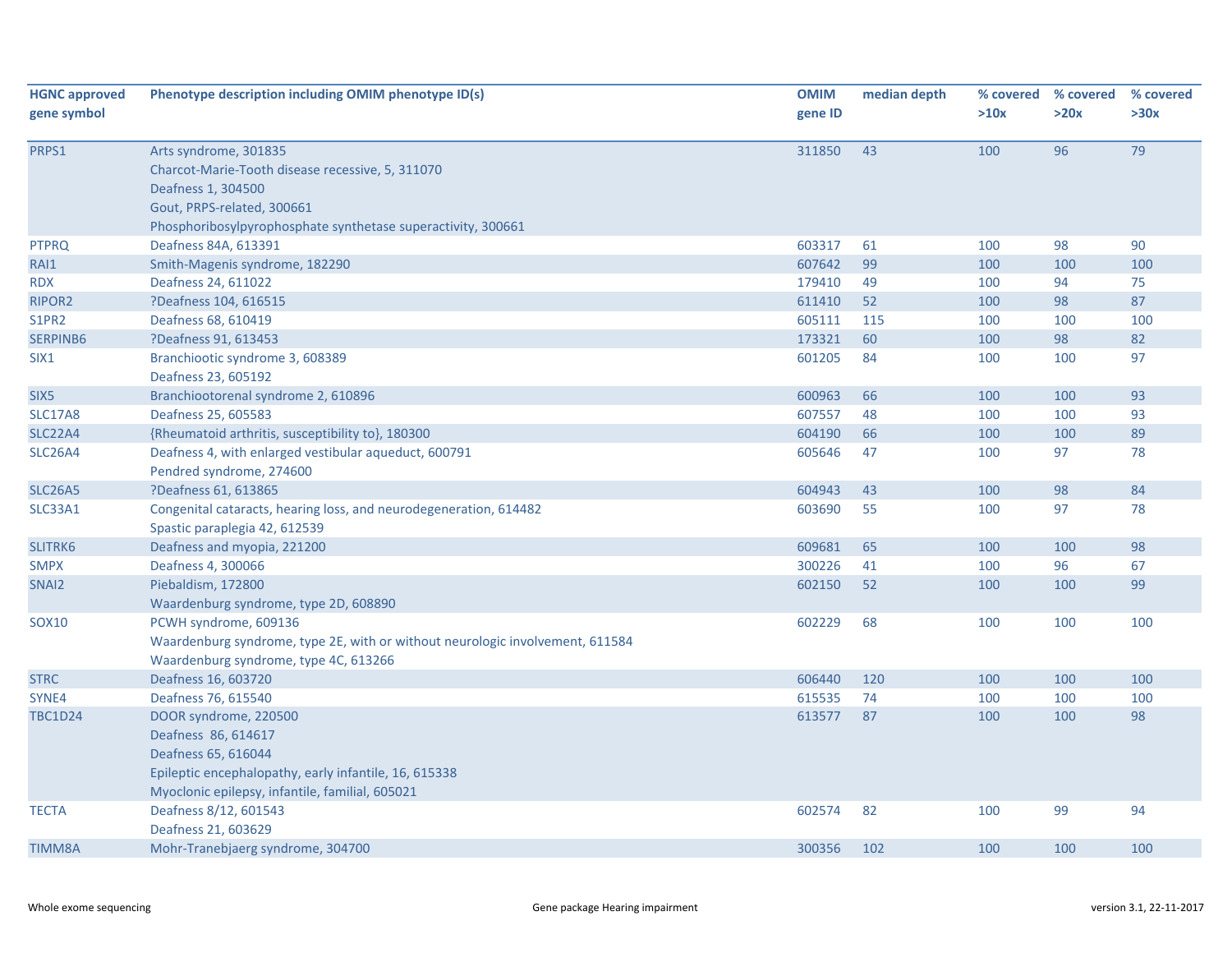| <b>HGNC approved</b> | Phenotype description including OMIM phenotype ID(s)                                                      |         | median depth | % covered | % covered | % covered |
|----------------------|-----------------------------------------------------------------------------------------------------------|---------|--------------|-----------|-----------|-----------|
| gene symbol          |                                                                                                           | gene ID |              | >10x      | >20x      | >30x      |
|                      |                                                                                                           |         |              |           |           |           |
| TJP2                 | Cholestasis, progressive familial intrahepatic 4, 615878                                                  | 607709  | 57           | 100       | 100       | 92        |
|                      | Hypercholanemia, familial, 607748                                                                         |         |              |           |           |           |
| TMC1                 | Deafness 36, 606705                                                                                       | 606706  | 43           | 100       | 94        | 77        |
|                      | Deafness 7, 600974                                                                                        |         |              |           |           |           |
| TMEM132E             | No OMIM phenotype                                                                                         | 616178  | 66           | 100       | 98        | 93        |
| <b>TMIE</b>          | Deafness 6, 600971                                                                                        | 607237  | 57           | 100       | 99        | 99        |
| TMPRSS3              | Deafness 8/10, 601072                                                                                     | 605511  | 50           | 100       | 99        | 89        |
| TMTC2                | No OMIM phenotype                                                                                         | 615856  | 58           | 100       | 99        | 93        |
| <b>TNC</b>           | Deafness 56, 615629                                                                                       | 187380  | 72           | 100       | 99        | 93        |
| <b>TPRN</b>          | Deafness 79, 613307                                                                                       | 613354  | 65           | 90        | 78        | 73        |
| <b>TRIOBP</b>        | Deafness 28, 609823                                                                                       | 609761  | 98           | 100       | 100       | 97        |
| <b>TSPEAR</b>        | Deafness 98, 614861                                                                                       | 612920  | 72           | 100       | 100       | 99        |
| <b>TWNK</b>          | Mitochondrial DNA depletion syndrome 7 (hepatocerebral type), 271245                                      | 606075  | 109          | 100       | 100       | 99        |
|                      | Perrault syndrome 5, 616138                                                                               |         |              |           |           |           |
|                      | Progressive external ophthalmoplegia with mitochondrial DNA deletions 3, 609286                           |         |              |           |           |           |
| <b>TYR</b>           | Albinism, oculocutaneous, type IA, 203100                                                                 | 606933  | 67           | 100       | 99        | 93        |
|                      | Albinism, oculocutaneous, type IB, 606952                                                                 |         |              |           |           |           |
|                      | {Melanoma, cutaneous malignant, susceptibility to, 8}, 601800                                             |         |              |           |           |           |
|                      | [Skin/hair/eye pigmentation 3, blue/green eyes], 601800                                                   |         |              |           |           |           |
|                      | [Skin/hair/eye pigmentation 3, light/dark/freckling skin], 601800                                         |         |              |           |           |           |
|                      | Waardenburg syndrome/albinism, digenic, 103470                                                            |         |              |           |           |           |
| USH1C                | Deafness 18A, 602092                                                                                      | 605242  | 57           | 100       | 98        | 89        |
|                      | Usher syndrome, type 1C, 276904                                                                           |         |              |           |           |           |
| USH1G                | Usher syndrome, type 1G, 606943                                                                           | 607696  | 111          | 100       | 100       | 100       |
| USH <sub>2</sub> A   | Retinitis pigmentosa 39, 613809                                                                           | 608400  | 59           | 100       | 99        | 92        |
|                      | Usher syndrome, type 2A, 276901                                                                           |         |              |           |           |           |
| WBP2                 | No OMIM phenotype                                                                                         | 606962  | 49           | 100       | 90        | 73        |
| WFS1                 | ?Cataract 41, 116400                                                                                      | 606201  | 106          | 100       | 100       | 100       |
|                      | Deafness 6/14/38, 600965                                                                                  |         |              |           |           |           |
|                      | {Diabetes mellitus, noninsulin-dependent, association with}, 125853                                       |         |              |           |           |           |
|                      | Wolfram syndrome, 222300                                                                                  |         |              |           |           |           |
|                      | Wolfram-like syndrome, 614296                                                                             |         |              |           |           |           |
| <b>WHRN</b>          | Deafness 31, 607084                                                                                       | 607928  | 87           | 100       | 100       | 100       |
|                      | Usher syndrome, type 2D, 611383                                                                           |         |              |           |           |           |
| YAP1                 | Coloboma, ocular, 120433                                                                                  | 606608  | 49           | 100       | 95        | 79        |
|                      | Coloboma, ocular, with or without hearing impairment, cleft lip/palate, and/or mental retardation, 120433 |         |              |           |           |           |

‐ Gene symbols according HGCN ‐ OMIM release used: 2‐6‐2017